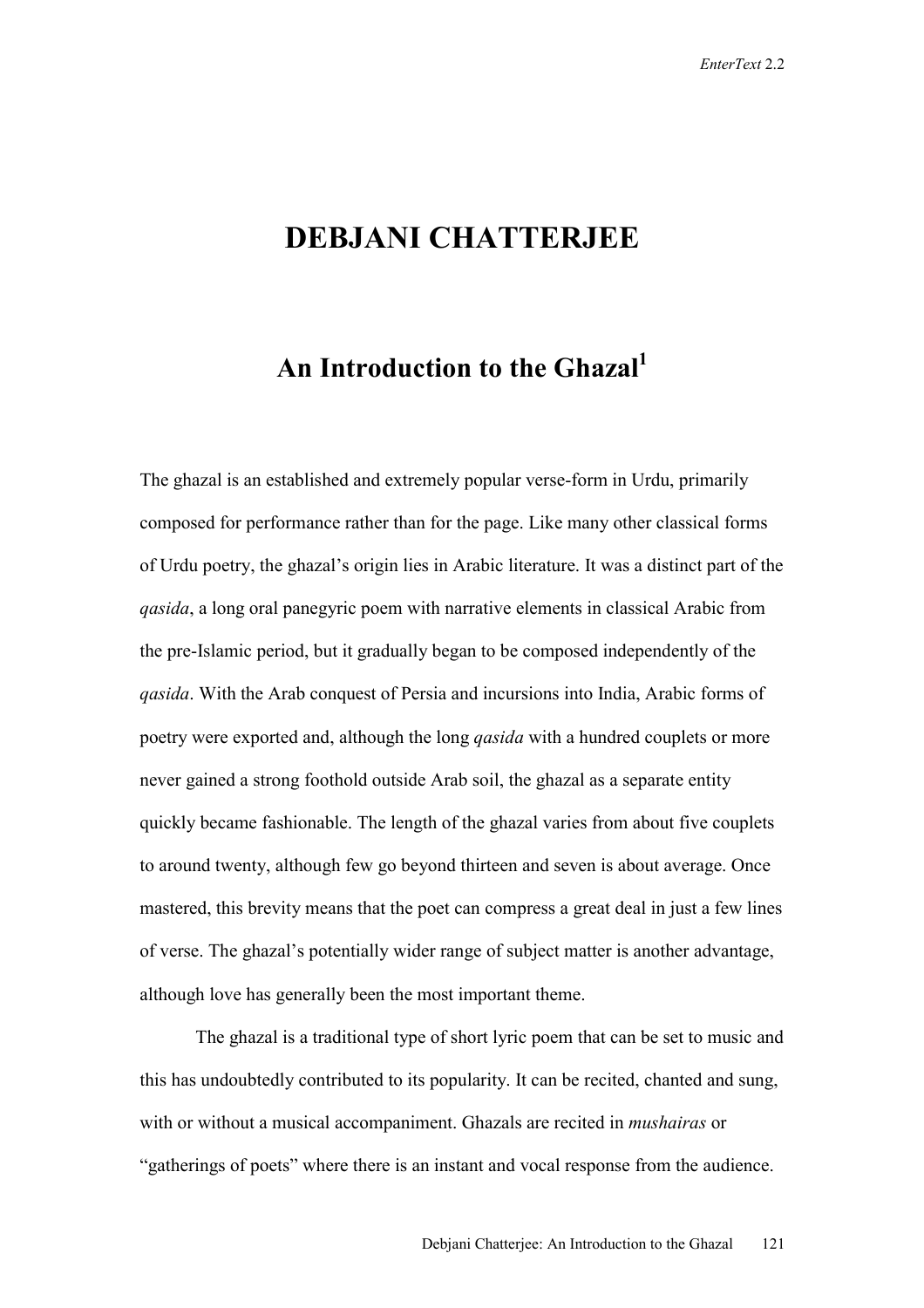*EnterText* 2.2

This has meant that poets deliver their work in bite-sized couplets, pausing between stanzas and often repeating their lines for better audience assimilation. Great ghazal composers like Nasir Kazmi have enjoyed the adulation reserved in the West for pop stars, thanks not only to the *mushaira* performances—and a public *mushaira* can attract over a thousand listeners—but also to their work being sung by the greatest singers of the Indian subcontinent. Ghazals are often to be heard on radio and television; and, as performance poems and songs, they can and do reach many nonliterate listeners. Frequently ghazals have been incorporated into Urdu and Hindi cinema, and even theatre, thus reaching all classes of people. Popular Indian and Pakistani cinema has a strong romantic streak and the ghazal is well suited to this medium.

 The word "ghazal" has two literal meanings: "talking to women" and "the cry of a stricken deer." Both are very appropriate in conveying the nature of poems that usually express love for the beloved—both sacred and profane. While the ghazal can cover any topic, love has always been its pre-eminent subject. Often there are sentiments such as anguish or melancholy and the mood in a ghazal can shift from couplet to couplet.

 Like the sonnet, the ghazal has strict requirements of structure, content and imagery, all of which present a special challenge for the translator. It has an ornamental style, for instance, that does not translate easily for the twenty-first century reader in English. The ghazal uses a single uniform metre in every line—and often a very complex metrical pattern is used, as well as a rhyming scheme of AA, BA, CA, DA, and so on. This could not be duplicated in English translation without the poem sounding very contrived—even comic—although I consider that translations into some other Indic languages may well be very much more successful in this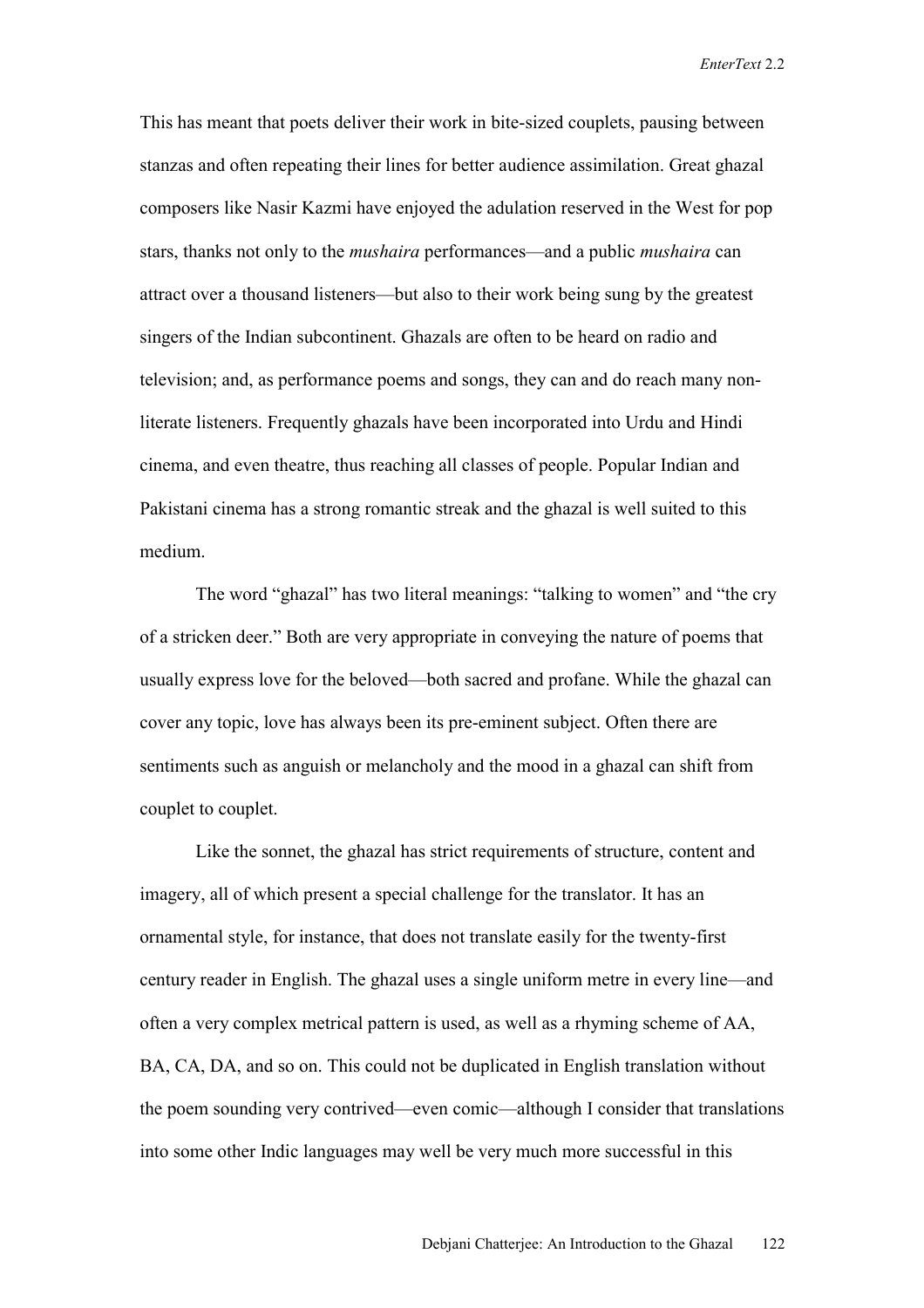*EnterText* 2.2

regard. In most Indian languages, as in Urdu, there is an abundance of natural rhymes and so rhyme can extend with great ease over several syllables. They share also the same easy facility for internal rhyming. Little wonder then that the ghazal, so popular in Urdu and Farsi, has also become an important genre of poetry in many North Indian languages like Punjabi, Gujarati, Marathi and Hindi. In my own mother tongue, Bengali, I have been delighted to encounter the experimentation with the ghazal form by "the Rebel Poet" Kazi Nazrul Islam.

 Maintaining one rhyme consistently and with fluency throughout a poem is difficult when composing in English, and this is doubly so when translating. Perhaps for this reason, many translators in English have changed the ghazal's couplets to quatrains, but I consider that couplets are such an essential part of the ghazal that they should be kept as such.

 An interesting feature of the ghazal, one that contributes to its success as a performance piece in the *mushaira,* is the ability of each individual couplet to be a complete and autonomous entity, frequently differing from the adjoining couplets in theme and mood. Initially this can make the ghazal appear disjointed when read in English, but there is an overall unity in the shape of the poem, the metre and the patterning of language and images. In Basir Sultan Kazmi's "Pledge," for instance, the first couplet and then every alternate line has a similar phrase to end it. Themes can also recur in the same ghazal. The second couplet of "Tomorrow's Trees" introduces the concept of a journey and in the last couplet this has become "life's journey."

 Another interesting feature of the ghazal is the "signature line" in the final couplet. In most cases, though not all, the poet introduces his or her own name, or more usually penname, either in the last or the penultimate line. It is a convention that